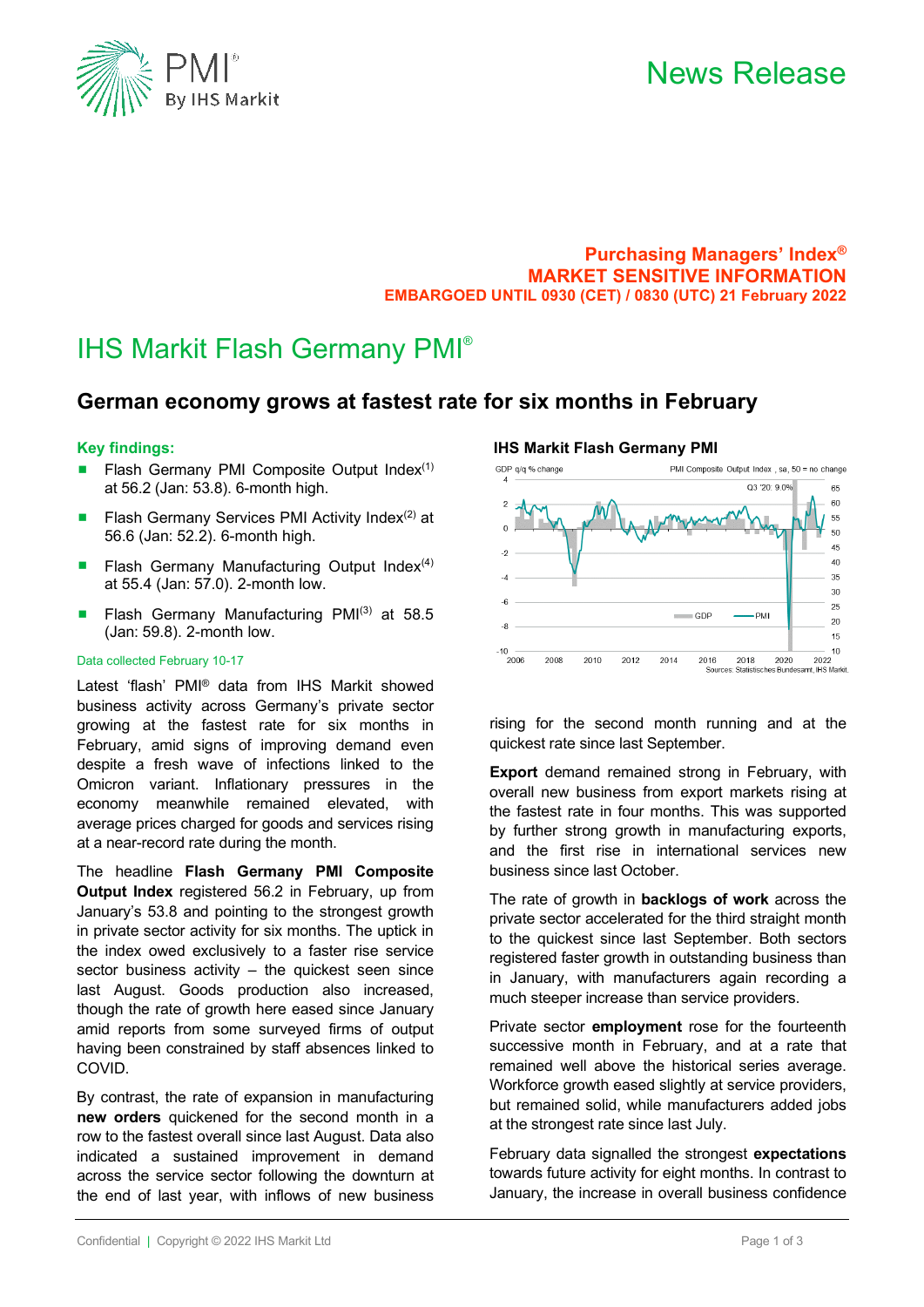# News Release



in the latest month owed exclusively to the services sector, where growth projections for the year ahead were the most positive since last June. Manufacturing output expectations meanwhile ticked down slightly from January's seven-month high but remained comfortably higher than the long-run average.

Strong price pressures remained a theme in February. The overall rate of **input cost inflation** was little-changed from December and January and stronger than in any month prior to last June. The service sector recorded a further intensification of cost pressures, with energy, fuel, wages and materials all cited as sources of input price inflation. The rate of increase in manufacturing purchase prices meanwhile slipped to a 12-month low, but remained well above the long-run survey average.

In terms of **output prices**, the rate of inflation in February was the second-strongest on record, below only that recorded in November last year. Service providers hiked their charges at the second-fastest rate to date, while manufacturing output price inflation was unchanged on January and the jointfourth highest on record.

In terms of manufacturing **supply** chains, average lead times lengthened in February to the weakest extent since November 2020, in a further sign that bottlenecks were easing. Firms continued to build safety stocks, but the rate of growth in input inventories eased to a four-month low.

Commenting on the flash PMI data, **Phil Smith**, Economics Associate Director, at IHS Markit said:

*"The German economy continued to regain momentum in February following December's brief stagnation in output growth. Overall activity rose the most since last August, driven this time by the services sector as manufacturing production increased more slowly than in January, when it had provided the main impetus.* 

*"Although goods production rose at a softer pace, data on new orders showed the fastest rise in six months. Moreover, supply chain pressures appeared to ease further as average lead times lengthened to the least extent since November 2020.*

*"Inflationary pressures remained strong, however. Overall input prices rose at a similar rate as at the turn of the year, despite the slowest rate of inflation in manufacturing for a year. Meanwhile, prices charged for goods and services increased at the second-fastest rate on record."*

-Ends-